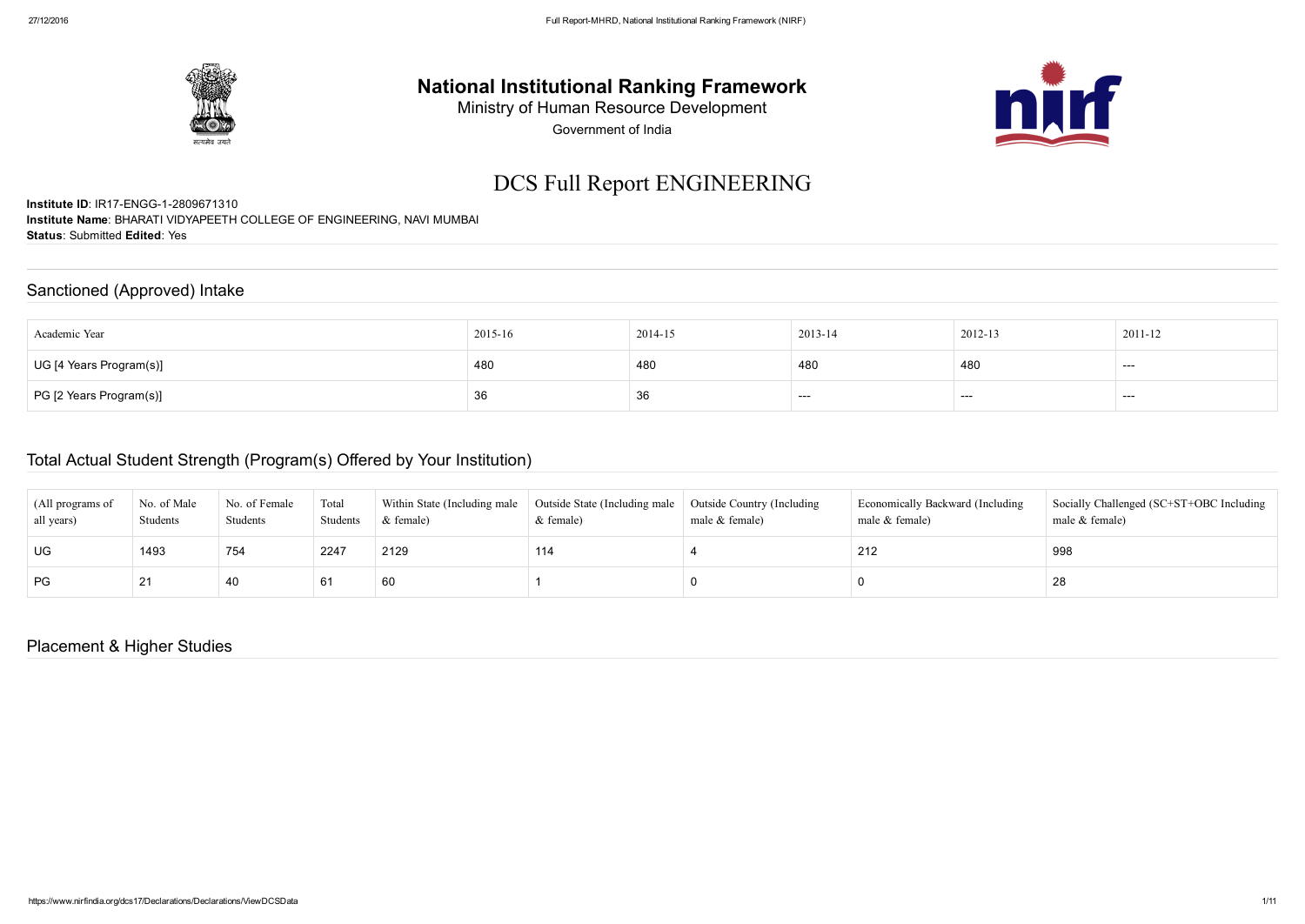|                   | UG [4 Years Program(s)]: Placement $&$ higher studies for previous 3 years |                  |                                             |                   |                                                          |                                                    |                                                      |                                                       |  |  |  |  |
|-------------------|----------------------------------------------------------------------------|------------------|---------------------------------------------|-------------------|----------------------------------------------------------|----------------------------------------------------|------------------------------------------------------|-------------------------------------------------------|--|--|--|--|
| Academic<br>Year  | No. of first year students<br>admitted in the year                         | Academic<br>Year | No. of students admitted<br>(Lateral Entry) | Academic<br>Year  | No. of students graduating in minimum<br>stipulated time | No. of students placed through<br>campus placement | Median salary of placed graduates<br>(Amount in Rs.) | No. of students selected for<br><b>Higher Studies</b> |  |  |  |  |
| $(2010 -$<br>11)  | 413                                                                        | $(2011 -$<br>12) | 124                                         | $(2013 -$<br>(14) | 340                                                      | 181                                                | 255000 (two lac fifty five<br>thousand)              | 32                                                    |  |  |  |  |
| $(2011 -$<br>12)  | 440                                                                        | $(2012 -$<br>13) | 148                                         | $(2014 -$<br>15)  | 338                                                      | 221                                                | 280000 (two lac eighty thousand) $\vert$ 27          |                                                       |  |  |  |  |
| $(2012 -$<br>(13) | 495                                                                        | $(2013 -$<br>14) | 148                                         | $(2015 -$<br>16)  | 389                                                      | 156                                                | 300000 (three lacs)                                  | 11                                                    |  |  |  |  |

#### PG [2 Years Program(s)]: Placement & higher studies for previous 3 years

| Academic<br>Year | No. of first year students admitted in<br>the year | Academic<br>Year | No. of students graduating in minimum<br>stipulated time | No. of students placed through campus<br>placement | Median salary of placed graduates (Amount<br>in $Rs.$ ) | No. of students selected for Higher<br>Studies |
|------------------|----------------------------------------------------|------------------|----------------------------------------------------------|----------------------------------------------------|---------------------------------------------------------|------------------------------------------------|
| $(2012-13)$      | 18                                                 | $(2013-14)$      |                                                          |                                                    | 360000(three lac sixty thousand)                        | 0                                              |
| $(2013-14)$      | 18                                                 | $(2014-15)$      |                                                          |                                                    | 350000(three lac fifty thousand)                        | 0                                              |
| $(2014-15)$      | 28                                                 | $(2015-16)$      |                                                          |                                                    | 0(Zero)                                                 |                                                |
|                  |                                                    |                  |                                                          |                                                    |                                                         |                                                |

#### Entrepreneurship

No. of sustained spin-off companies set up over the previous 5 years (2011-2016)(Companies started by the Students/Alumni/Faculty in the institutions business incubators):  $\lceil 31 \rceil$ 

#### Top University Admission Data

| No. of graduating students from your institution who were admitted into Top University/Institution to pursue higher studies in the year 2015-16: $ 8 $ |
|--------------------------------------------------------------------------------------------------------------------------------------------------------|
| No. of PG students admitted into your institutions from Top Institution in the year 2015-16: $\begin{bmatrix} 0 \end{bmatrix}$                         |
| No. of Ph.D students admitted into your institutions from Top Institution in the year 2015-16: $\mid 0 \mid$                                           |
| Total No.of PG & Ph.D students admitted: $\begin{bmatrix} 0 \end{bmatrix}$                                                                             |

#### Ph.D Student Details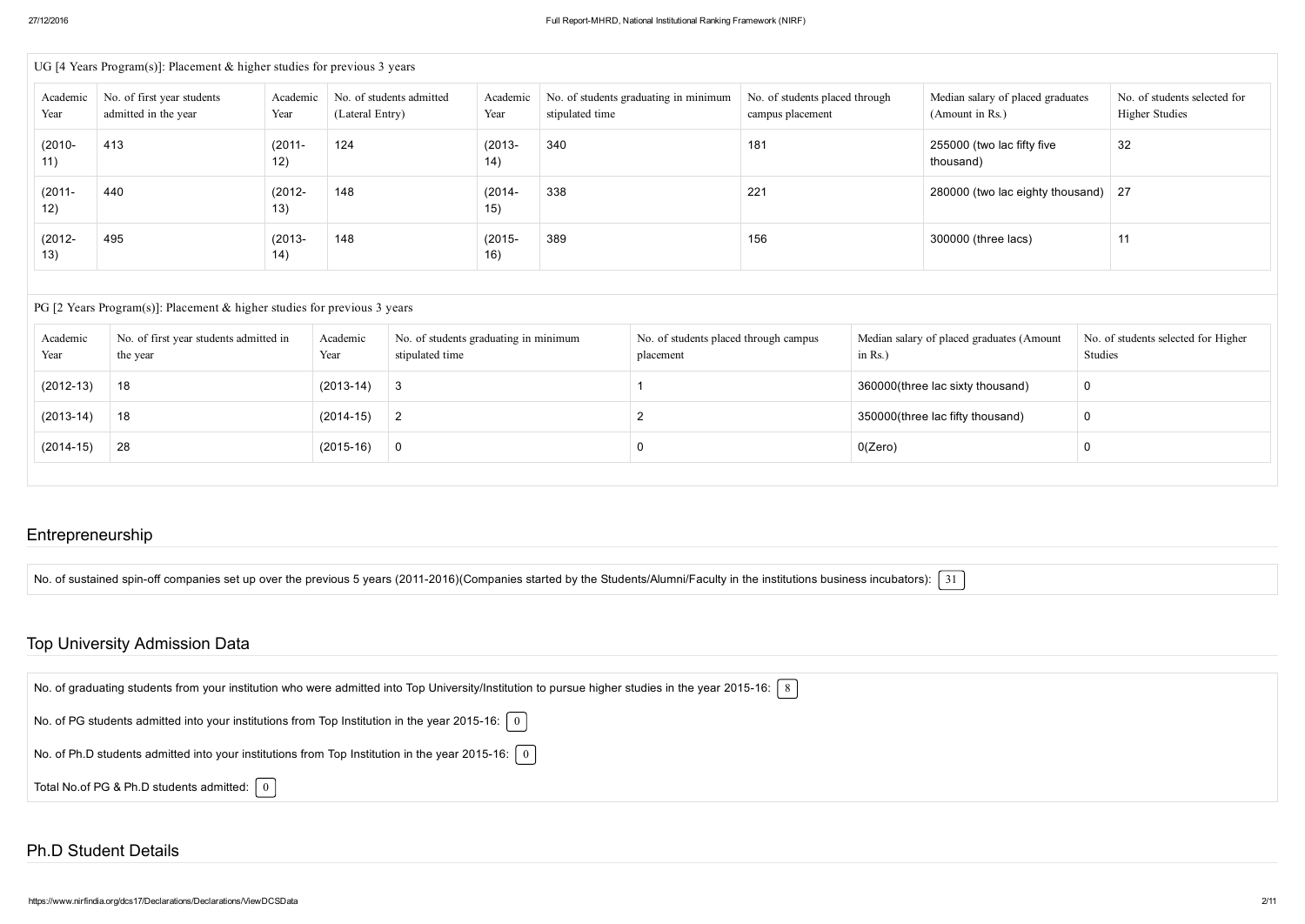| No. of Ph.D students graduated (including Integrated Ph.D) |         |         |  |  |  |  |  |  |
|------------------------------------------------------------|---------|---------|--|--|--|--|--|--|
| 2015-16                                                    | 2014-15 | 2013-14 |  |  |  |  |  |  |
|                                                            | U       | 0       |  |  |  |  |  |  |
|                                                            |         |         |  |  |  |  |  |  |

### Faculty Details

|           | #               | Name                            | Age | Designation                | Gender | Qualification | Experience (In Months) |
|-----------|-----------------|---------------------------------|-----|----------------------------|--------|---------------|------------------------|
| $\bullet$ |                 | Dr Arundhati Chakraborty        | 34  | <b>Assistant Professor</b> | Female | Ph.D          | 17                     |
| $\bullet$ | $\overline{2}$  | Dr Bagal Manisha Vitthal        | 43  | Professor                  | Female | Ph.D          | 108                    |
| $\bullet$ | $\mathbf{3}$    | Dr Bhawna Ruchi singh           | 39  | <b>Assistant Professor</b> | Female | Ph.D          | 36                     |
| $\bullet$ | 4               | Dr Bhongade Ajay Surendrarao    | 44  | Professor                  | Male   | Ph.D          | 132                    |
| $\bullet$ | $5\phantom{.0}$ | Dr Gawade Rajendra Jagannath    | 53  | <b>Assistant Professor</b> | Male   | Ph.D          | 168                    |
| $\bullet$ | $6\phantom{.}6$ | Dr Ingle Dayanand Ragho         | 43  | Professor                  | Male   | Ph.D          | 192                    |
| $\bullet$ | $\overline{7}$  | Dr Kadam Jagannath Jijaba       | 54  | Professor                  | Male   | Ph.D          | 264                    |
| $\bullet$ | 8               | Dr Karande Nikhil Dashrath      | 32  | <b>Assistant Professor</b> | Male   | Ph.D          | 11                     |
| $\bullet$ | 9               | Dr Mohite Vidhulata Shamrao     | 44  | Associate Professor        | Female | Ph.D          | 107                    |
| $\bullet$ | 10 <sup>°</sup> | Dr Preeti Zade                  | 40  | <b>Assistant Professor</b> | Female | Ph.D          | 113                    |
| $\bullet$ | 11              | Dr Shaikh Mohd Zafar            | 51  | Professor                  | Male   | Ph.D          | 276                    |
| $\bullet$ | 12              | Dr Shingare Shyamla Prakash     | 50  | Professor                  | Female | Ph.D          | 252                    |
| $\bullet$ | 13              | Dr sona Rupesh Moharir          | 33  | <b>Assistant Professor</b> | Female | Ph.D          | 12                     |
| $\bullet$ | 14              | Dr Walke Santosh Mahadev        | 41  | Associate Professor        | Male   | Ph.D          | 186                    |
| $\bullet$ | 15              | Mr Kadam Amit Vilasrao          | 22  | <b>Assistant Professor</b> | Male   | B.E           | $\overline{2}$         |
| $\bullet$ | 16              | Shir Gund Ankush Madhukar       | 37  | <b>Assistant Professor</b> | Male   | M.E.          | 156                    |
| $\bullet$ | 17              | Shri Agrawal Amit Jugalkishorji | 41  | Assistant Professor        | Male   | B.E           | 18                     |
| $\bullet$ | 18              | Shri Agrawal Ravindra Ramesh    | 35  | Assistant Professor        | Male   | M.E.          | 60                     |
|           |                 |                                 |     |                            |        |               |                        |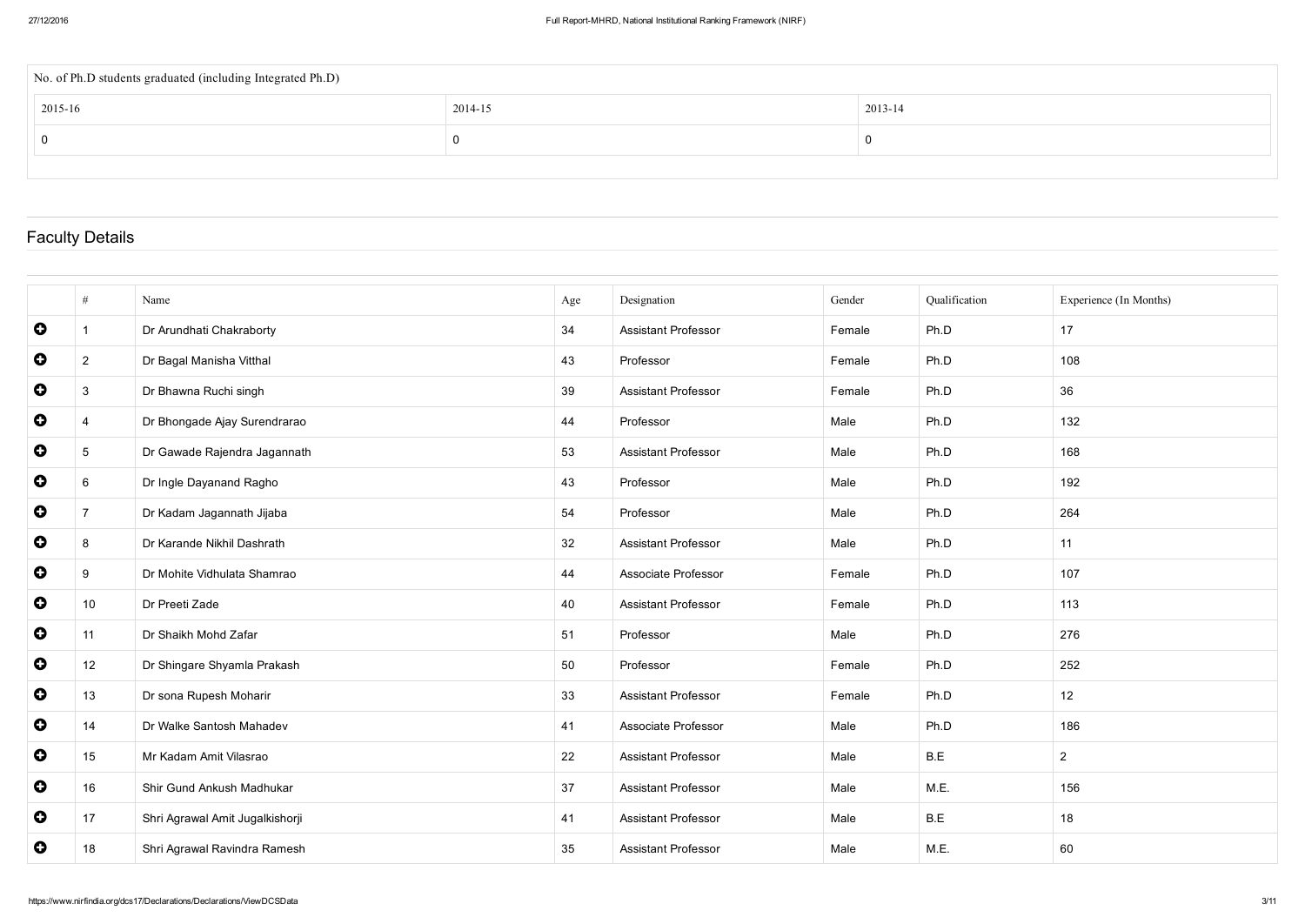|           | #  | Name                              | Age | Designation                | Gender | Qualification | Experience (In Months) |
|-----------|----|-----------------------------------|-----|----------------------------|--------|---------------|------------------------|
| $\bullet$ | 19 | Shri Balbeem Kamanane B           | 35  | <b>Assistant Professor</b> | Male   | M.Tech        | 29                     |
| $\bullet$ | 20 | Shri Balkhande Balasaheb Wamanrao | 41  | <b>Assistant Professor</b> | Male   | M.E.          | 108                    |
| $\bullet$ | 21 | Shri Baviskar Devakant Dhulichand | 38  | <b>Assistant Professor</b> | Male   | M.E.          | 108                    |
| $\bullet$ | 22 | Shri Bhosale Prashant Vishnu      | 39  | <b>Assistant Professor</b> | Male   | M.E.          | 102                    |
| $\bullet$ | 23 | Shri Bukkawar Sheetal             | 34  | <b>Assistant Professor</b> | Female | M.E.          | 12                     |
| $\bullet$ | 24 | Shri Bulhe Mahesh Mahadevrao      | 43  | <b>Assistant Professor</b> | Male   | B.E           | 180                    |
| $\bullet$ | 25 | Shri Chavan Hitendra Ashok        | 36  | <b>Assistant Professor</b> | Male   | B.E           | 55                     |
| $\bullet$ | 26 | Shri Chavan Sandip Balkrishna     | 32  | <b>Assistant Professor</b> | Male   | M.Tech        | 48                     |
| $\bullet$ | 27 | Shri Chitodkar Vishal Diwakar     | 33  | <b>Assistant Professor</b> | Male   | M.E.          | 56                     |
| $\bullet$ | 28 | Shri Darekar Sachin Hausheeram    | 28  | <b>Assistant Professor</b> | Male   | M.E.          | 60                     |
| $\bullet$ | 29 | Shri Darwai Neeraj Dnyaneshwar    | 34  | <b>Assistant Professor</b> | Male   | M.Tech        | 22                     |
| $\bullet$ | 30 | Shri Deshmukh Jotiram Krishna     | 41  | Associate Professor        | Male   | M.E.          | 240                    |
| $\bullet$ | 31 | Shri Deshmukh Ramesh Shivaram     | 46  | Other                      | Male   | B.P.Ed        | 216                    |
| $\bullet$ | 32 | Shri Dharmadhikari Sagar Rajendra | 28  | <b>Assistant Professor</b> | Male   | M.Tech        | 24                     |
| $\bullet$ | 33 | Shri Fulzele Prasanjeet Yashawant | 30  | <b>Assistant Professor</b> | Male   | M.E.          | 60                     |
| $\bullet$ | 34 | Shri Gaikwad Lokpriya Mohanrao    | 35  | <b>Assistant Professor</b> | Male   | M.E.          | 60                     |
| $\bullet$ | 35 | Shri Ghugare Ravindra Ramchandra  | 31  | <b>Assistant Professor</b> | Male   | M.Tech        | 72                     |
| $\bullet$ | 36 | Shri Ingle Nitin Ramchandra       | 31  | <b>Assistant Professor</b> | Male   | M.E.          | 36                     |
| $\bullet$ | 37 | Shri Jadhav Mahadev Ramchandra    | 49  | <b>Assistant Professor</b> | Male   | M.Sc.         | 300                    |
| $\bullet$ | 38 | Shri Jadhav Shashikant Dnyandev   | 53  | <b>Assistant Professor</b> | Male   | M.E.          | 216                    |
| $\bullet$ | 39 | Shri Jadhav Sunil Pundlik         | 49  | <b>Assistant Professor</b> | Male   | M.E.          | 48                     |
| $\bullet$ | 40 | Shri Jagatap Govind Vishwanath    | 30  | <b>Assistant Professor</b> | Male   | M.Tech        | 36                     |
| $\bullet$ | 41 | Shri Jagtap Shishir Digambar      | 31  | <b>Assistant Professor</b> | Male   | M.E.          | 60                     |
| $\bullet$ | 42 | Shri Kadam Sanjay Shahaji         | 46  | <b>Assistant Professor</b> | Male   | M.E.          | 102                    |
| $\bullet$ | 43 | Shri Kamble Ashwin Narayanrao     | 39  | <b>Assistant Professor</b> | Male   | M.Tech        | 60                     |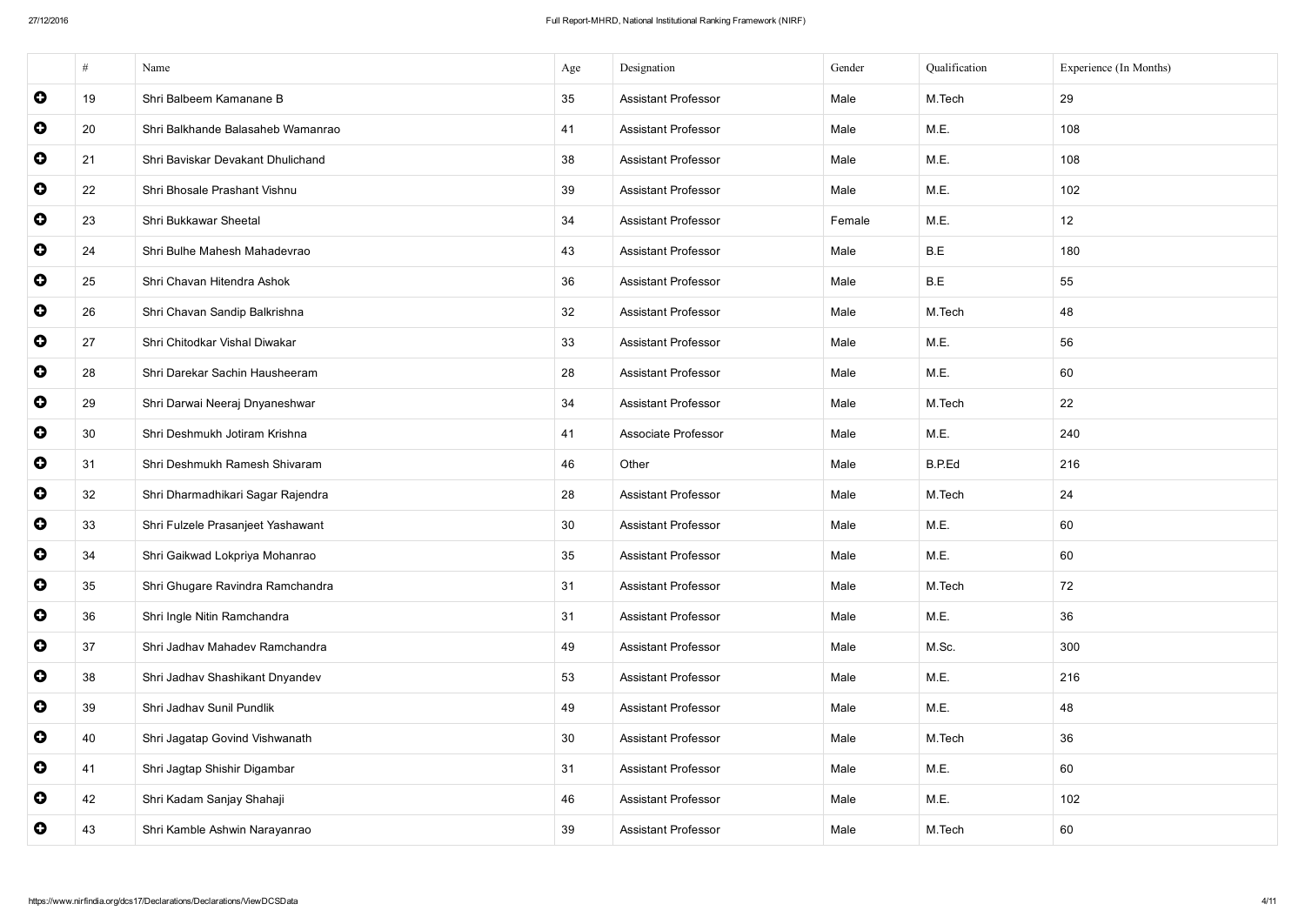|           | #  | Name                             | Age | Designation                | Gender | Qualification | Experience (In Months) |
|-----------|----|----------------------------------|-----|----------------------------|--------|---------------|------------------------|
| $\bullet$ | 44 | Shri Kanse Sandip Subrao         | 29  | <b>Assistant Professor</b> | Male   | M.E.          | 60                     |
| $\bullet$ | 45 | Shri Katke Ganesh Suryakant      | 27  | <b>Assistant Professor</b> | Male   | M.Tech        | 12                     |
| $\bullet$ | 46 | Shri Kharade Prakash Anandrao    | 48  | Associate Professor        | Male   | M.E.          | 180                    |
| $\bullet$ | 47 | Shri Kharmate Ganpati Martant    | 42  | <b>Assistant Professor</b> | Male   | M.Sc.         | 204                    |
| $\bullet$ | 48 | Shri Kumbhar Gajanan Babu        | 38  | <b>Assistant Professor</b> | Male   | M.E.          | 16                     |
| $\bullet$ | 49 | Shri Lonare Girish Mahadevrao    | 39  | Associate Professor        | Male   | M.E.          | 132                    |
| $\bullet$ | 50 | Shri Mandake Manoj Bhimrao       | 33  | <b>Assistant Professor</b> | Male   | M.E.          | 132                    |
| $\bullet$ | 51 | Shri Mandhare Jagdish Bhagwan    | 41  | <b>Assistant Professor</b> | Male   | M.E.          | 168                    |
| $\bullet$ | 52 | Shri Mane Ranjit Rajaram         | 33  | <b>Assistant Professor</b> | Male   | M.E.          | 72                     |
| $\bullet$ | 53 | Shri Mane Shekhar Milind         | 30  | <b>Assistant Professor</b> | Male   | M.E.          | 31                     |
| $\bullet$ | 54 | Shri Mane Vijay Balaso           | 43  | <b>Assistant Professor</b> | Male   | M.E.          | 108                    |
| $\bullet$ | 55 | Shri Mohite Rajendra Balasaheb   | 33  | <b>Assistant Professor</b> | Male   | M.E.          | 96                     |
| $\bullet$ | 56 | Shri Mujawar Iqbal Isaq          | 34  | <b>Assistant Professor</b> | Male   | B.E           | 36                     |
| $\bullet$ | 57 | Shri Nikam Manoj Dattatray       | 27  | <b>Assistant Professor</b> | Male   | M.E.          | 72                     |
| $\bullet$ | 58 | Shri Nikam Sudam Vasant          | 40  | <b>Assistant Professor</b> | Male   | B.E           | 144                    |
| $\bullet$ | 59 | Shri Patil Jaydeep Sarjerao      | 35  | <b>Assistant Professor</b> | Male   | M.Tech        | 72                     |
| $\bullet$ | 60 | Shri Patil Prathamesh Dattatrya  | 28  | <b>Assistant Professor</b> | Male   | M.Tech        | 12                     |
| $\bullet$ | 61 | shri Patil Rahul Nathaji         | 35  | <b>Assistant Professor</b> | Male   | M.E.          | 120                    |
| $\bullet$ | 62 | Shri Patil Sandeep Ramesh        | 31  | <b>Assistant Professor</b> | Male   | M.A           | 46                     |
| $\bullet$ | 63 | Shri Patil Shankar Madhav        | 43  | Associate Professor        | Male   | M.E.          | 115                    |
| $\bullet$ | 64 | Shri Patil Vijayakumar Nandkumar | 33  | <b>Assistant Professor</b> | Male   | M.E.          | 96                     |
| $\bullet$ | 65 | Shri Patil Vinayak Nivasrao      | 43  | <b>Assistant Professor</b> | Male   | M.Tech        | 192                    |
| $\bullet$ | 66 | Shri Pawar Anil Bhanudas         | 54  | Associate Professor        | Male   | M.Sc.         | 252                    |
| $\bullet$ | 67 | Shri Pawar Dilip Nageshwar       | 50  | Associate Professor        | Male   | M.E.          | 120                    |
| $\bullet$ | 68 | Shri Pawar Kuldeep Shrirang      | 30  | <b>Assistant Professor</b> | Male   | B.E           | 24                     |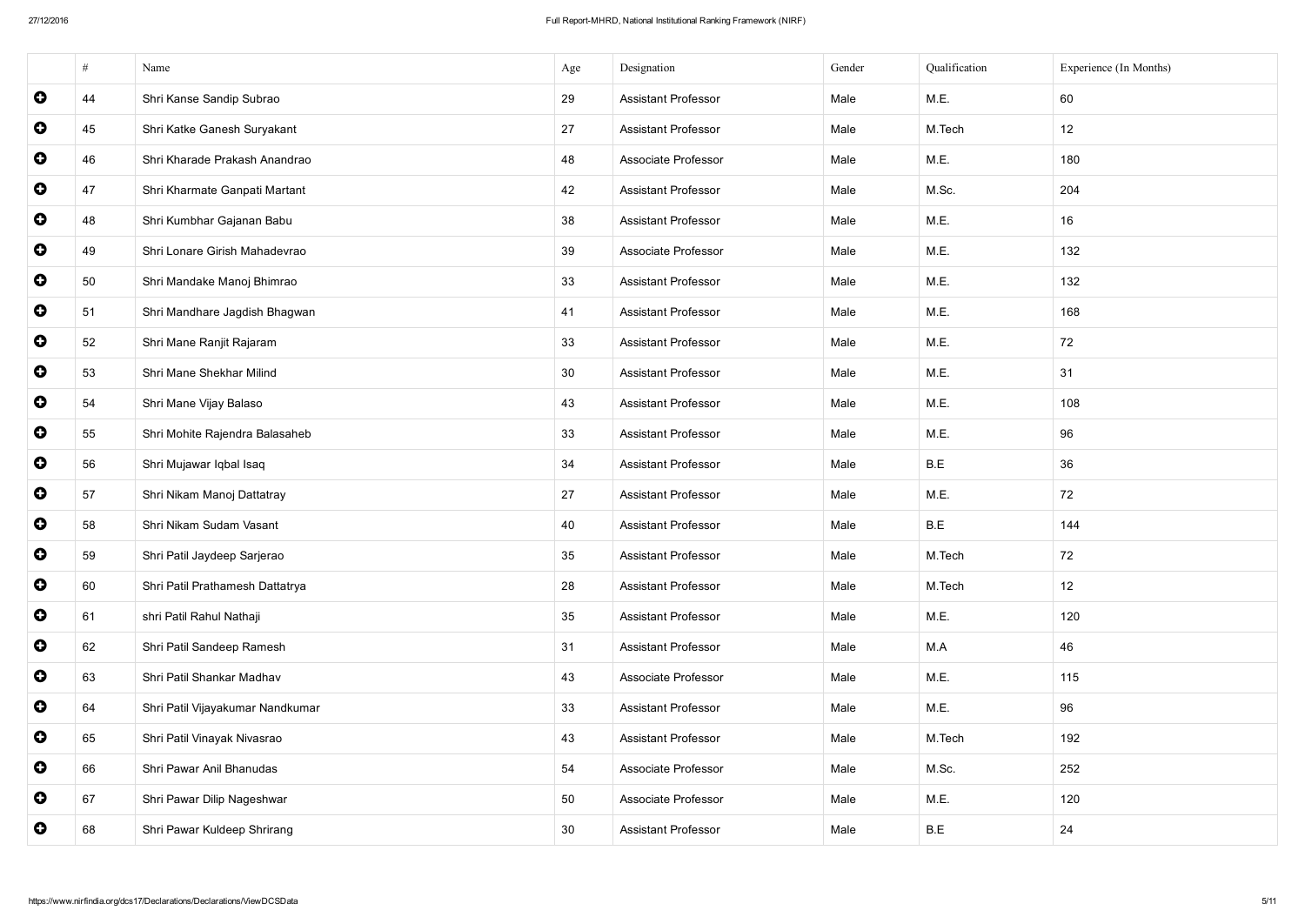|           | #  | Name                               | Age             | Designation                | Gender | Qualification | Experience (In Months) |
|-----------|----|------------------------------------|-----------------|----------------------------|--------|---------------|------------------------|
| $\bullet$ | 69 | Shri Pawar Pruthviraj Rajendra     | 26              | <b>Assistant Professor</b> | Male   | M.Tech        | $5\phantom{.0}$        |
| $\bullet$ | 70 | Shri Pawar Sanjay Rangrao          | 39              | <b>Associate Professor</b> | Male   | M.Tech        | 168                    |
| $\bullet$ | 71 | Shri Pawar Vaibhav Eknath          | 33              | <b>Assistant Professor</b> | Male   | M.Tech        | 36                     |
| $\bullet$ | 72 | Shri Pawar Vikas Bhimrao           | 47              | <b>Assistant Professor</b> | Male   | M.Sc.         | 132                    |
| $\bullet$ | 73 | Shri Radakar Dilip Bhagwatrao      | 29              | <b>Assistant Professor</b> | Male   | M.Tech        | 36                     |
| $\bullet$ | 74 | Shri Raskar Dipak Sanakar          | 29              | <b>Assistant Professor</b> | Male   | M.E.          | 96                     |
| $\bullet$ | 75 | Shri Ravi Dhondiba Suryawanshi     | 30 <sup>°</sup> | <b>Assistant Professor</b> | Male   | M.Sc.         | 84                     |
| $\bullet$ | 76 | Shri Sale Hanamant Bhagwan         | 33              | <b>Assistant Professor</b> | Male   | M.Tech        | 125                    |
| $\bullet$ | 77 | Shri Sawant Rajkumar Sopan         | 47              | Associate Professor        | Male   | M.E.          | 240                    |
| $\bullet$ | 78 | Shri Sawant Tukaram Namdeo         | 49              | Associate Professor        | Male   | M.E.          | 216                    |
| $\bullet$ | 79 | Shri Shinde Yayati Bhimrao         | 26              | <b>Assistant Professor</b> | Male   | M.Tech        | 24                     |
| $\bullet$ | 80 | Shri Sonar Gopinath Sitaram        | 44              | <b>Associate Professor</b> | Male   | M.Tech        | 156                    |
| $\bullet$ | 81 | Shri Suryawanshi Mahesh Arjun      | 34              | <b>Assistant Professor</b> | Male   | M.E.          | 132                    |
| $\bullet$ | 82 | Shri Suryawanshi Pramod Rajaram    | 26              | <b>Assistant Professor</b> | Male   | B.E           | 60                     |
| $\bullet$ | 83 | Shri Sutar Anand Vijay             | 41              | <b>Assistant Professor</b> | Male   | M.E.          | 134                    |
| $\bullet$ | 84 | Shri Thorat Yashwant Bapurao       | 47              | Other                      | Male   | M. Phil       | 216                    |
| $\bullet$ | 85 | Shri Thorat Zunzarrao Vilasrao     | 42              | <b>Assistant Professor</b> | Male   | M.E.          | 84                     |
| $\bullet$ | 86 | Shri Ukarande Arun Haridas         | 46              | <b>Assistant Professor</b> | Male   | M.E.          | 228                    |
| $\bullet$ | 87 | Shri Wategaonkar Somnath Raghunath | 37              | <b>Assistant Professor</b> | Male   | M.E.          | 120                    |
| $\bullet$ | 88 | Shri Yadav Indrajeet Nivasrao      | 33              | <b>Assistant Professor</b> | Male   | M.E.          | 48                     |
| $\bullet$ | 89 | Smt Agme Vaishali Narendra         | 32 <sub>2</sub> | <b>Assistant Professor</b> | Female | M.Sc.         | 101                    |
| $\bullet$ | 90 | Smt Amina Aziz Qazi                | 29              | <b>Assistant Professor</b> | Female | M.E.          | 36                     |
| $\bullet$ | 91 | Smt Barshe Shweta Babu             | 35              | <b>Assistant Professor</b> | Female | M.E.          | 108                    |
| $\bullet$ | 92 | Smt Bhendale Manisha Amol          | 37              | <b>Assistant Professor</b> | Female | M.E.          | 110                    |
| $\bullet$ | 93 | Smt Bhole Manisha Kishor           | 36              | <b>Assistant Professor</b> | Female | M.E.          | 115                    |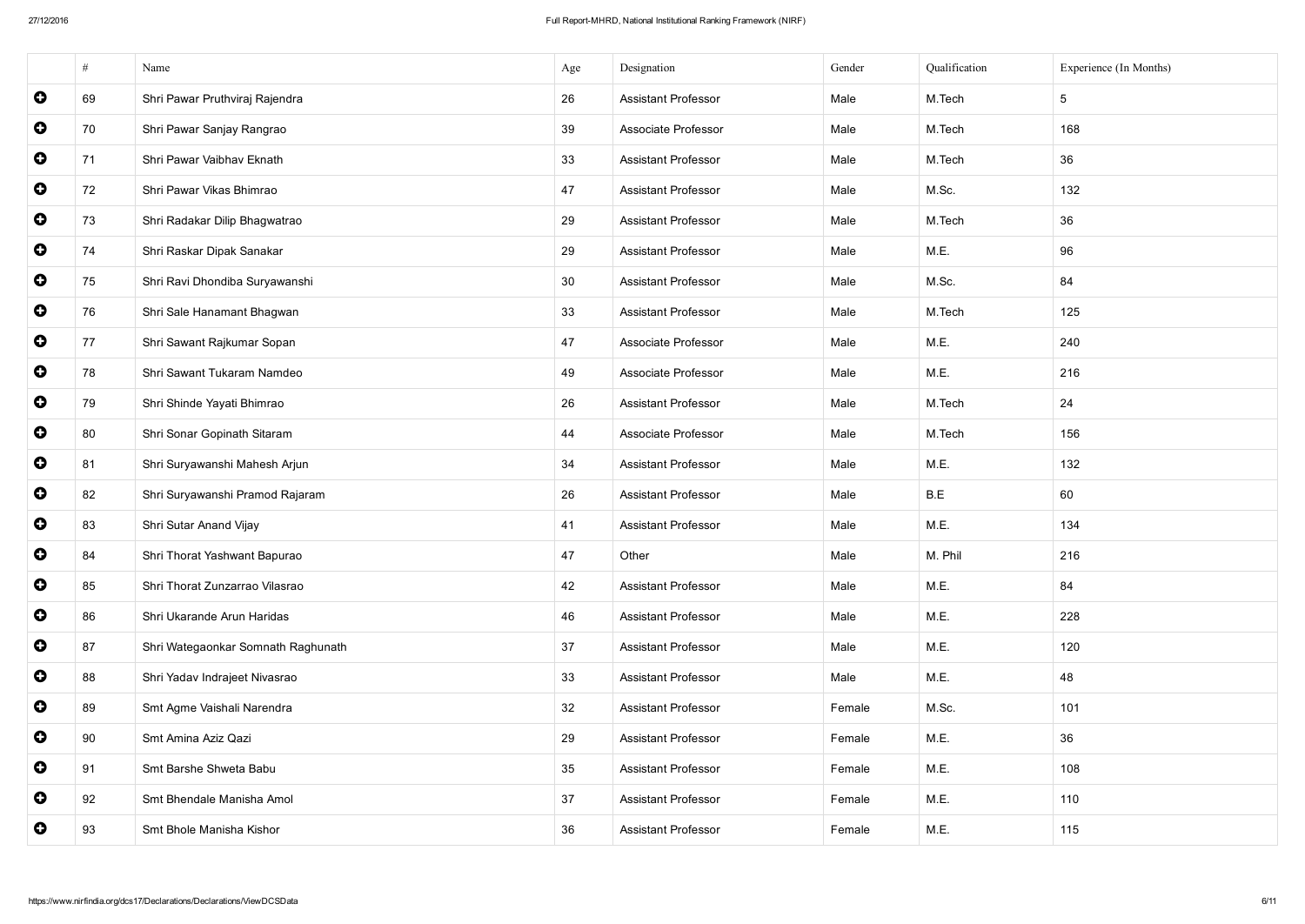|           | #   | Name                           | Age | Designation                | Gender | Qualification | Experience (In Months) |
|-----------|-----|--------------------------------|-----|----------------------------|--------|---------------|------------------------|
| $\bullet$ | 94  | Smt Bodade Vaishali Vivekkumar | 36  | <b>Assistant Professor</b> | Female | M.E.          | 109                    |
| $\bullet$ | 95  | Smt Chitre Vidya Dnyanoba      | 41  | Associate Professor        | Female | M.E.          | 120                    |
| $\bullet$ | 96  | Smt Deshmukh Ashwini           | 32  | <b>Assistant Professor</b> | Female | M.E.          | $5\overline{)}$        |
| $\bullet$ | 97  | Smt Dhakare Bhawana Sahebrao   | 34  | <b>Assistant Professor</b> | Female | M.E.          | 120                    |
| $\bullet$ | 98  | Smt Doke Kanchan Kiran         | 37  | <b>Assistant Professor</b> | Female | M.E.          | 192                    |
| $\bullet$ | 99  | Smt Ghag Deepa Sachin          | 35  | <b>Assistant Professor</b> | Female | M.E.          | 12                     |
| $\bullet$ | 100 | Smt Ghuge Madhuri Sahebrao     | 33  | <b>Assistant Professor</b> | Female | M.E.          | 109                    |
| $\bullet$ | 101 | Smt Gurav Shubhangi Nishikant  | 27  | <b>Assistant Professor</b> | Female | M.Tech        | 12                     |
| $\bullet$ | 102 | Smt Jadhav Sandhya Dilip       | 44  | Professor                  | Female | M.E.          | 228                    |
| $\bullet$ | 103 | Smt Jog Pritee                 | 38  | Other                      | Female | <b>MBA</b>    | 144                    |
| $\bullet$ | 104 | Smt Kamble Aruna Sanjay        | 37  | <b>Assistant Professor</b> | Female | M.E.          | 72                     |
| $\bullet$ | 105 | Smt Kamble Torana Nitin        | 36  | <b>Assistant Professor</b> | Female | M.E.          | 51                     |
| $\bullet$ | 106 | Smt Kashid Archana Udyakumar   | 37  | <b>Assistant Professor</b> | Female | M.Sc.         | 100                    |
| $\bullet$ | 107 | Smt Khan Firdos Jahan          | 32  | <b>Assistant Professor</b> | Female | M.Tech        | 60                     |
| $\bullet$ | 108 | Smt Khetree Surekha Dehu       | 32  | <b>Assistant Professor</b> | Female | <b>B.Tech</b> | 72                     |
| $\bullet$ | 109 | Smt Kohli Vineeta Vivek        | 58  | Professor                  | Female | M.Tech        | 300                    |
| $\bullet$ | 110 | Smt Kulkarni Sonali Narendra   | 42  | <b>Assistant Professor</b> | Female | M.E.          | 108                    |
| $\bullet$ | 111 | Smt Leekha Alka                | 36  | <b>Assistant Professor</b> | Female | M.E.          | 48                     |
| $\bullet$ | 112 | Smt Magdum Dhanshree Nikhil    | 29  | <b>Assistant Professor</b> | Female | M.E.          | 12                     |
| $\bullet$ | 113 | Smt Mali Ujawala Suryakant     | 40  | <b>Assistant Professor</b> | Female | M.Sc.         | 132                    |
| $\bullet$ | 114 | Smt Mane Sonali Jotiram        | 38  | <b>Assistant Professor</b> | Female | M.E.          | 102                    |
| $\bullet$ | 115 | Smt Mane Sulkshana Bausaheb    | 37  | <b>Assistant Professor</b> | Female | M.E.          | 108                    |
| $\bullet$ | 116 | Smt Mhatre Sonali Narayan      | 36  | <b>Assistant Professor</b> | Female | M.E.          | 132                    |
| $\bullet$ | 117 | Smt Nadgaundi Swati Kedar      | 43  | <b>Assistant Professor</b> | Female | M.E.          | 110                    |
| $\bullet$ | 118 | Smt Neha Mahajan               | 33  | <b>Assistant Professor</b> | Female | M.Tech        | 12                     |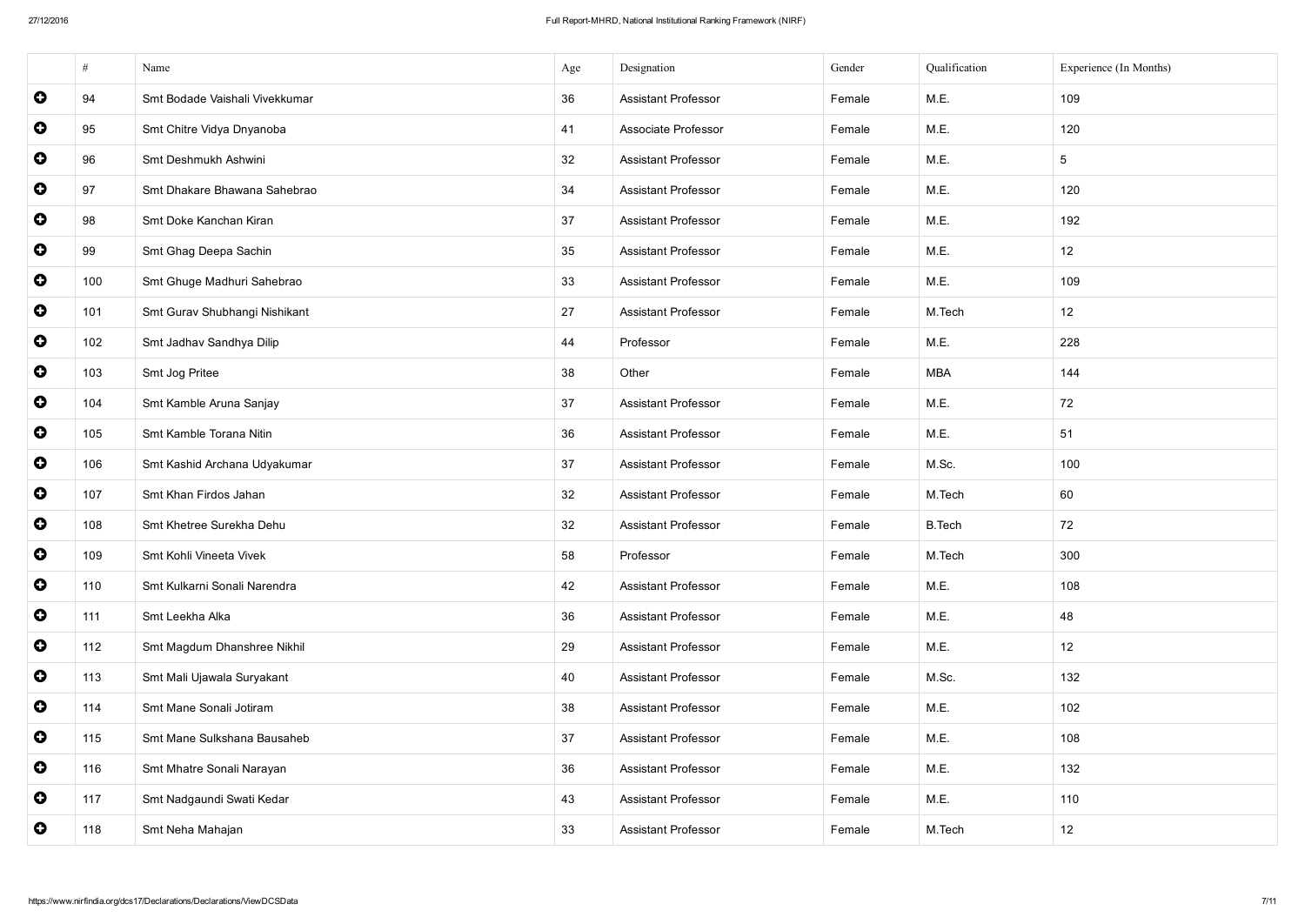|           | #   | Name                                | Age             | Designation                | Gender | Qualification | Experience (In Months) |
|-----------|-----|-------------------------------------|-----------------|----------------------------|--------|---------------|------------------------|
| $\bullet$ | 119 | Smt Nidhi Sharma                    | 37              | <b>Assistant Professor</b> | Female | M.E.          | 188                    |
| $\bullet$ | 120 | Smt Patel Shital Viral              | 42              | <b>Assistant Professor</b> | Female | M.E.          | 120                    |
| $\bullet$ | 121 | Smt Patil Poonam Jagdish            | 37              | <b>Assistant Professor</b> | Female | M.E.          | 108                    |
| $\bullet$ | 122 | Smt Patil Rupali Sachin             | 35              | <b>Assistant Professor</b> | Female | M.E.          | 48                     |
| $\bullet$ | 123 | Smt Patil Savita Vijaysing          | 39              | <b>Assistant Professor</b> | Female | M.Tech        | 154                    |
| $\bullet$ | 124 | Smt Patil Swati Shamrao             | 33              | <b>Assistant Professor</b> | Female | M.E.          | 108                    |
| $\bullet$ | 125 | Smt Patil Vaishali Prashantkumar    | 38              | <b>Assistant Professor</b> | Female | M.Tech        | 152                    |
| $\bullet$ | 126 | Smt Pawar Reshma Nandkumar          | 27              | <b>Assistant Professor</b> | Female | B.E           | 60                     |
| $\bullet$ | 127 | Smt R Ponmalar                      | 33              | <b>Assistant Professor</b> | Female | M.E.          | 58                     |
| $\bullet$ | 128 | Smt Rahate Mrunmyee Dhaval          | 28              | <b>Assistant Professor</b> | Female | M.E.          | 8                      |
| $\bullet$ | 129 | Smt Reena Pant                      | 51              | Associate Professor        | Female | M.Tech        | 276                    |
| $\bullet$ | 130 | Smt Sahu Sonali Dayanand            | 28              | <b>Assistant Professor</b> | Female | M.Tech        | 12                     |
| $\bullet$ | 131 | Smt Sale Asha Hanmant               | 33              | <b>Assistant Professor</b> | Female | M.E.          | 72                     |
| $\bullet$ | 132 | Smt Sali Sonal Paresh               | 33              | <b>Assistant Professor</b> | Female | M.E.          | 84                     |
| $\bullet$ | 133 | Smt Satre Shilpa Mohanrao           | 32              | <b>Assistant Professor</b> | Female | M.E.          | 24                     |
| $\bullet$ | 134 | Smt Sawant Padmini Kiran            | 30 <sup>°</sup> | <b>Assistant Professor</b> | Female | M.E.          | 24                     |
| $\bullet$ | 135 | Smt Sawarkar Mohini Mohan           | 36              | <b>Assistant Professor</b> | Female | M.E.          | 96                     |
| $\bullet$ | 136 | Smt Shukla Anuradha                 | 36              | <b>Assistant Professor</b> | Female | M.Sc.         | 48                     |
| $\bullet$ | 137 | Smt Suman Suri                      | 33              | <b>Assistant Professor</b> | Female | M.E.          | 20                     |
| $\bullet$ | 138 | Smt Thakare Rajshree Babasaheb      | 29              | <b>Assistant Professor</b> | Female | M.E.          | 24                     |
| $\bullet$ | 139 | Smt Thakare Sheetal Ravindra        | 36              | <b>Assistant Professor</b> | Female | M.E.          | 125                    |
| $\bullet$ | 140 | Smt Thokal Ashwini Gajanan          | 32              | <b>Assistant Professor</b> | Female | M.E.          | 96                     |
| $\bullet$ | 141 | Smt Waghamare Shwetambari Pandurang | 33              | <b>Assistant Professor</b> | Female | M.Sc.         | 96                     |
| $\bullet$ | 142 | Smt Wankhade Sushma Dilip           | 43              | <b>Assistant Professor</b> | Female | M.E.          | 110                    |

Financial Resources: Utilised Amount for the Capital & Operational expenditure for previous 3 years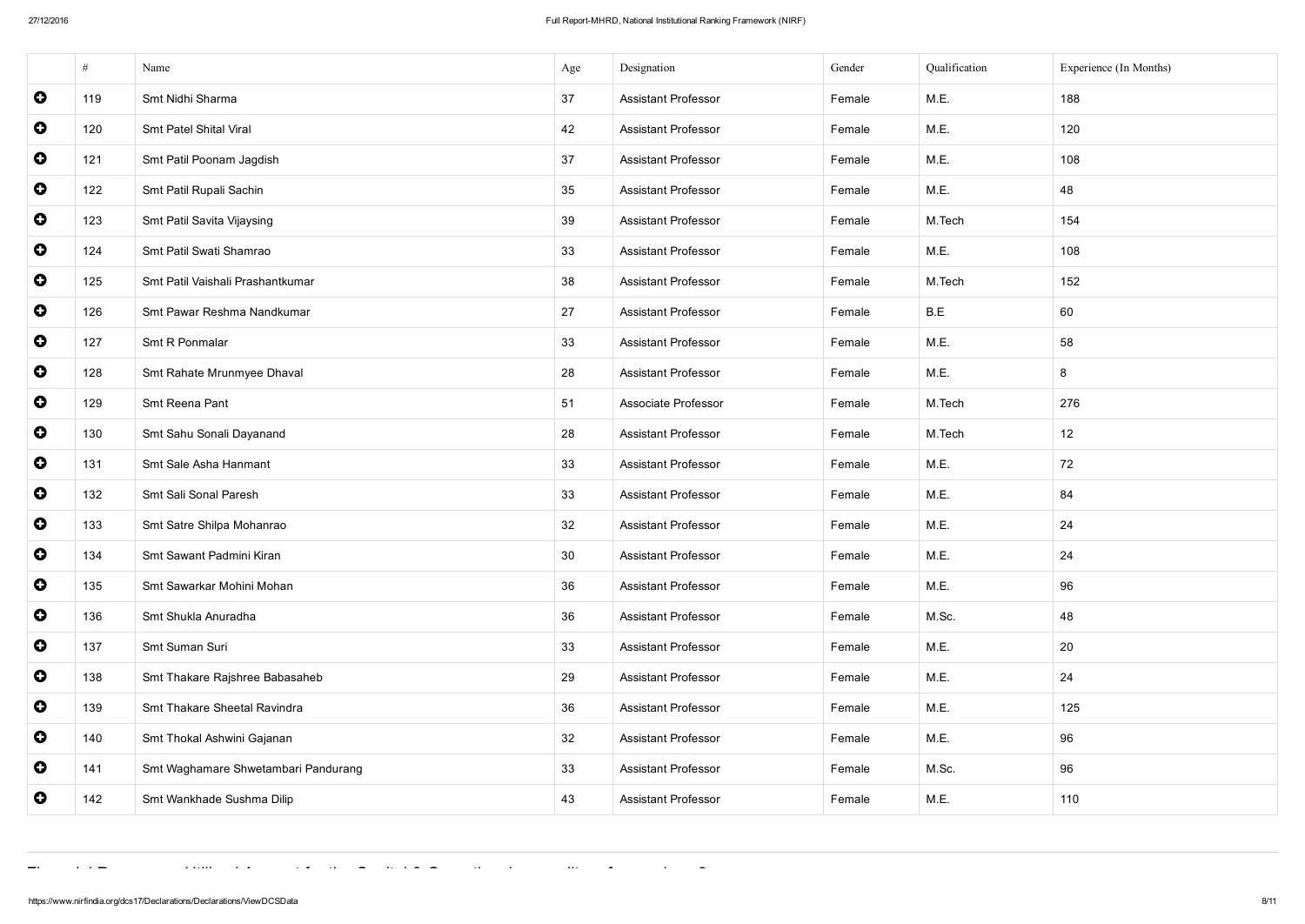#### Financial Resources: Utilised Amount for the Capital & Operational expenditure for previous 3 years

| Financial Year                                                                                                                                                                      | 2015-16                                                                             | 2014-15                                                                                | 2013-14                                                                  |  |  |  |  |
|-------------------------------------------------------------------------------------------------------------------------------------------------------------------------------------|-------------------------------------------------------------------------------------|----------------------------------------------------------------------------------------|--------------------------------------------------------------------------|--|--|--|--|
|                                                                                                                                                                                     | <b>Utilised Amount</b>                                                              | Utilised Amount                                                                        | <b>Utilised Amount</b>                                                   |  |  |  |  |
| Annual Capital Expenditure on Academic Activities and Resources (excluding expenditure on buildings)                                                                                |                                                                                     |                                                                                        |                                                                          |  |  |  |  |
| Library                                                                                                                                                                             | 2440940 (twenty four lac fourty thousand<br>nine hundred fourty)                    | 1764603 (seventeen lac sixty four thousand<br>six hundred trhee)                       | 1851709 (eighteen lac fifty one thousand<br>seven hundred nine)          |  |  |  |  |
| New Equipment for Laboratories                                                                                                                                                      | 22796692 (two crore twenty seven lac ninety<br>six thousand six hundred ninety two) | 17155222 (one crore seventy one lac fifty<br>five thousand two hundred twenty two)     | 14455037 (one crore fourty four lac fifty five<br>thousand thirty seven) |  |  |  |  |
| <b>Engineering Workshops</b>                                                                                                                                                        | 51104 (fifty one thousand one hundred four)                                         | 96181 (ninety six thousand one hundred<br>eighty one)                                  | 122265 (one lac twenty two thousand two<br>hundred sixty five)           |  |  |  |  |
| <b>Studios</b>                                                                                                                                                                      | $0$ (zero)                                                                          | $0$ (zero)                                                                             | $0$ (zero)                                                               |  |  |  |  |
| Other suitably identified academic activities                                                                                                                                       | 4803478 (fourty eight lac three thousand four<br>hundred seventy eight)             | 4756044 (fourty seven lac fifty six thousand<br>fourty four)                           | 8051773 (eighty lac fifty one thousand seven<br>hundred seventy three)   |  |  |  |  |
| <b>Annual Operational Expenditure</b>                                                                                                                                               |                                                                                     |                                                                                        |                                                                          |  |  |  |  |
| Salaries (Teaching and Non Teaching staff)                                                                                                                                          | 104372760 (ten crore fourty three lac<br>seventy two thousand seven hundred sixty)  | 103793286 (ten crore thirty seven lac ninety<br>three thousand two hundred eighty six) | 91250118 (nine crore twelve lac fifty<br>thousand one hundred eighteen)  |  |  |  |  |
| Maintenance of Academic Infrastructure or consumables, other running<br>expenditures, Seminars/Conferences/Workshops etc. (excluding maintenance of hostels and<br>allied services) | 67980853 (six crore seventy nine lac eighty<br>thousand eight hundred fifty three)  | 85038716 (eight crore fifty lac thirty eight<br>thousand seven hundred sixteen)        | 70783098 (seven crore seven lac eighty<br>three thousand ninety eight)   |  |  |  |  |

#### Women Diversity

No. of women members in senior administrative positions, such as Head of Departments, Dean or Institute Heads in previous academic year (2015-16):  $\lceil 3 \rceil$ 

#### IPR

| Calendar Year            | 2015 | 2014 | 2013 |
|--------------------------|------|------|------|
| No. of Patents Filed     |      |      |      |
| No. of Patents Published |      |      |      |
| No. of Patents Granted   |      |      |      |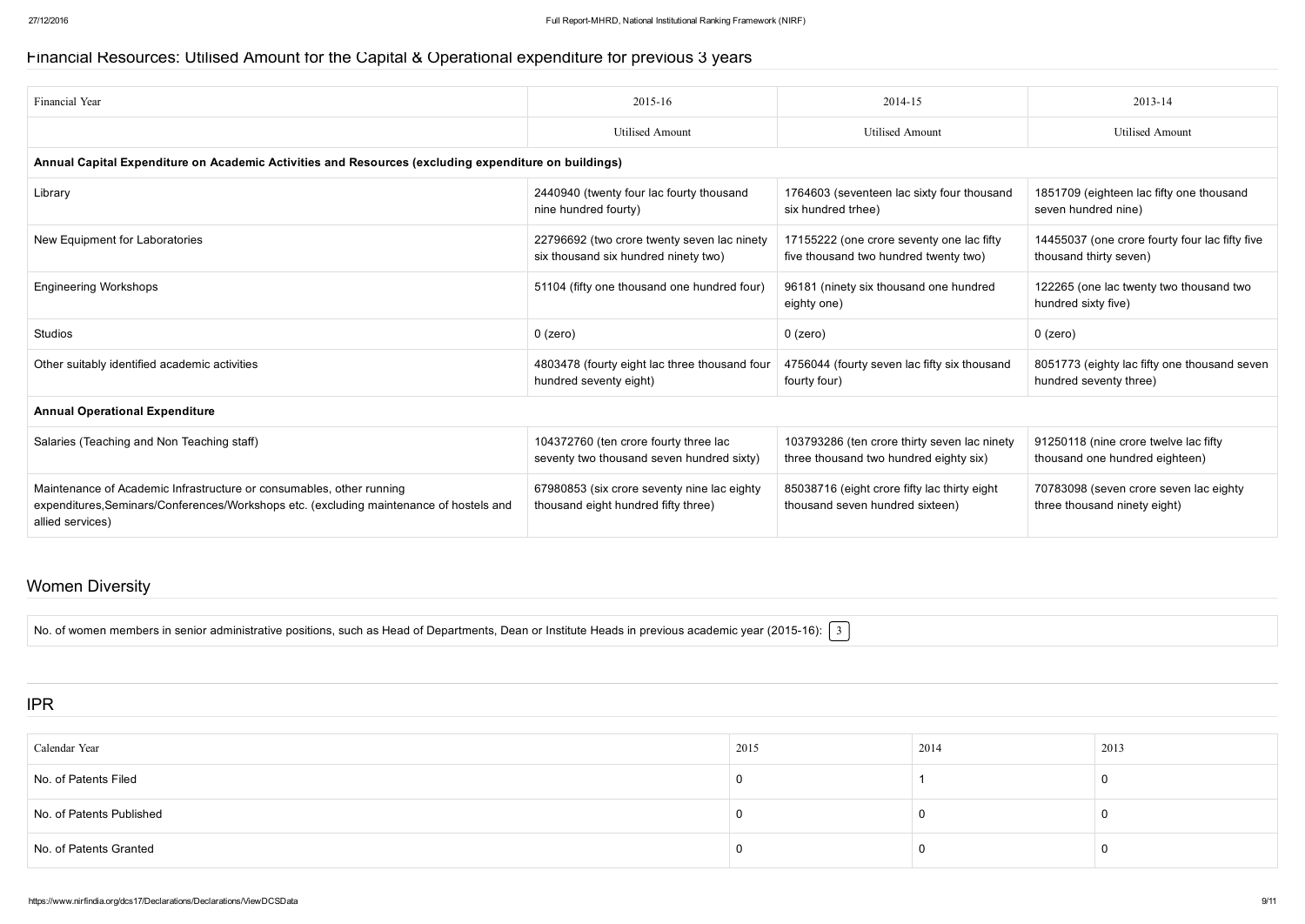| Calendar Year           | 2015 | 2014 | 2013 |
|-------------------------|------|------|------|
| No. of Patents Licensed |      |      |      |

| Did your institution transferred atleast one technology in the previous three years?: $\mid$ Y $\rm es$ |  |
|---------------------------------------------------------------------------------------------------------|--|
|---------------------------------------------------------------------------------------------------------|--|

| Financial Year                          | 2015-16 | 2014-15 | 2013-14 |
|-----------------------------------------|---------|---------|---------|
| Earning From Patents (Amount in Rupees) |         |         |         |
| <b>Enter Amount in Words</b>            | Zero    | Zero    | Zero    |

#### Sponsored Research Details

| Financial Year                           | 2015-16               | 2014-15                                   | 2013-14                     |
|------------------------------------------|-----------------------|-------------------------------------------|-----------------------------|
| Total no. of Sponsored Projects          |                       |                                           |                             |
| Total no. of Funding Agencies            |                       |                                           |                             |
| Total Amount Received (Amount in Rupees) | 15000                 | 7464000                                   | 20000                       |
| <b>Amount Received in Words</b>          | Fifteen Thousand only | Seventy Four Lac Sixty Four Thousand Only | <b>Twenty Thousand Only</b> |

## Consultancy Project Details

| Financial Year                           | $ 2015-16$ | 2014-15 | 2013-14 |
|------------------------------------------|------------|---------|---------|
| Total no. of Consultancy Projects        |            |         |         |
| Total no. of Client Organizations        |            |         |         |
| Total Amount Received (Amount in Rupees) |            |         |         |
| <b>Amount Received in Words</b>          | Zero       | Zero    | Zero    |

### Executive Development Program

| $\mathbf{r}$<br>.<br>Hinancial Yea. | 2015-16 | 2014<br>. | 201<br>$- - - - -$ |
|-------------------------------------|---------|-----------|--------------------|
|                                     |         |           |                    |